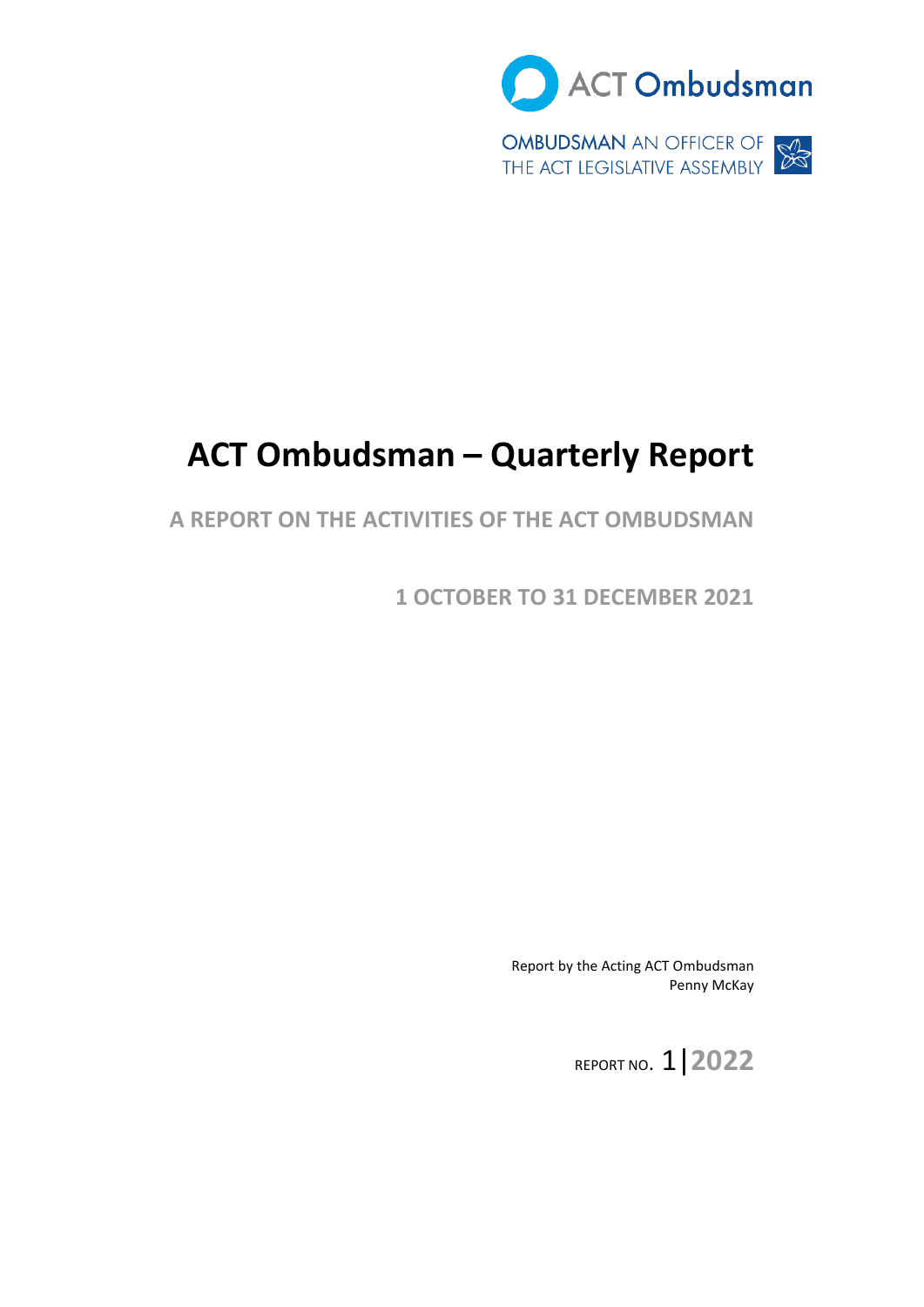### **Contents**

| 1.               | <b>OVERVIEW OF ACT OMBUDSMAN FUNCTIONS  3</b>                                                                 |  |
|------------------|---------------------------------------------------------------------------------------------------------------|--|
| 2.               |                                                                                                               |  |
| 3.               |                                                                                                               |  |
| $\overline{4}$ . |                                                                                                               |  |
|                  |                                                                                                               |  |
|                  | APPENDIX A: COMPLAINTS RECEIVED ABOUT ACT DIRECTORATES AND<br>AGENCIES FROM 1 OCTOBER TO 31 DECEMBER 2021  15 |  |
|                  | <b>APPENDIX B: OUTCOMES OF COMPLAINT INVESTIGATIONS FINALISED</b>                                             |  |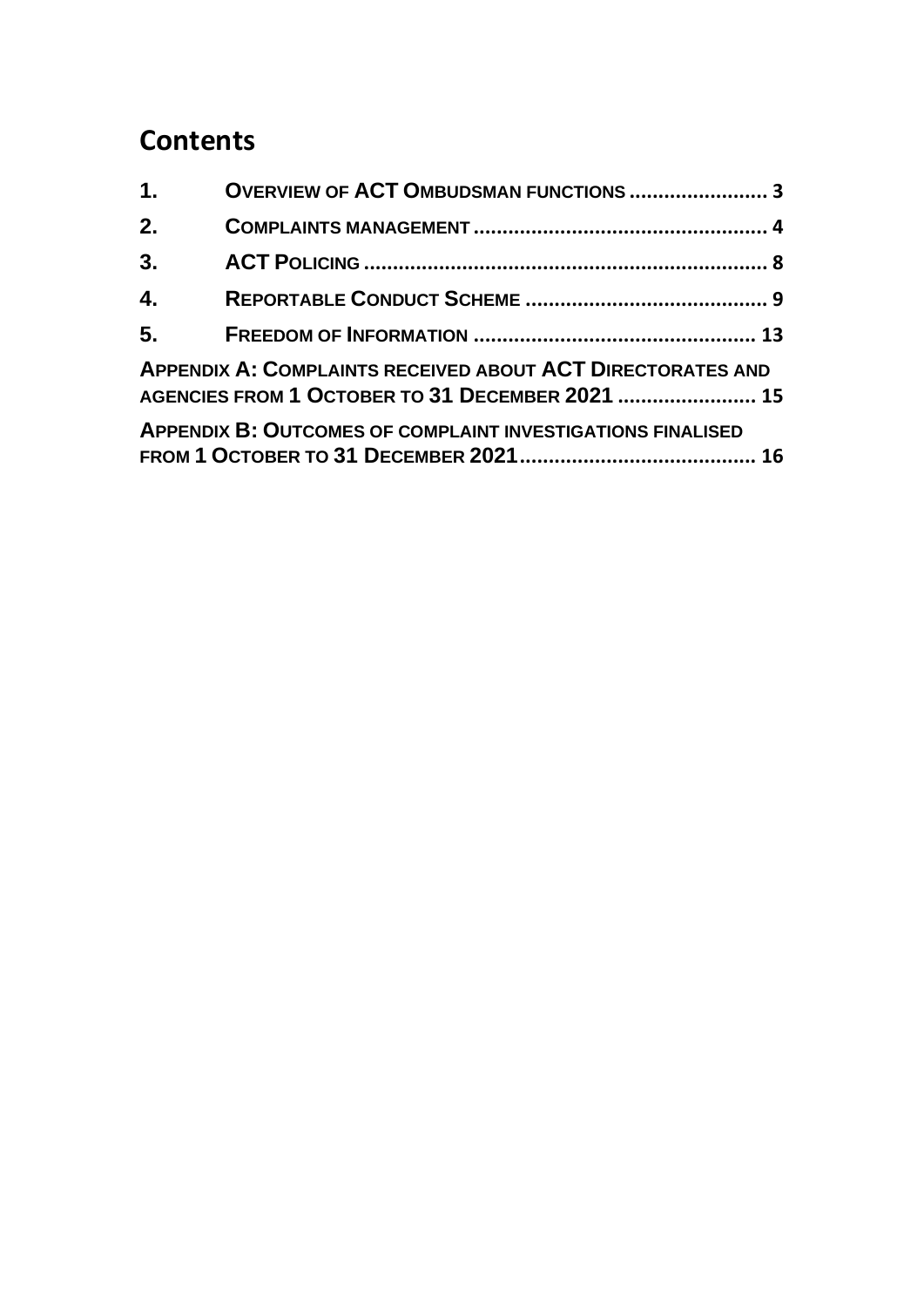### <span id="page-2-0"></span>**1. Overview of ACT Ombudsman functions**

The role of the ACT Ombudsman (the Office) is to influence systemic improvement in public administration in the ACT and provide assurance that ACT agencies within our jurisdiction act with fairness and integrity.

We undertake this role through our complaint handling activities, as well as our oversight of:

- the ACT Freedom of Information (FOI) framework
- the ACT Reportable Conduct (RC) Scheme
- ACT Policing (as the Commonwealth Ombudsman)
- the ACT Integrity Commission (as the Inspector of the ACT Integrity Commission).

We also play a support role for the Judicial Council, for which the ACT Ombudsman is the Principal Officer.

Our functions are supported by an education and engagement program, which aims to improve agencies' complaint handling. We work with agencies to help ensure they provide accessible and effective complaint handling processes to the public. Our goal is to assist agencies to manage complaints effectively and encourage agencies to use complaints as a valuable tool to improve their own service delivery.

Our reports are published on the ACT Ombudsman website at [ombudsman.act.gov.au/publications/reports](https://www.ombudsman.act.gov.au/publications/reports) 

The second quarterly report for 2021–22 covers 1 October to 31 December 2021.

#### **Implementation of recommendations**

We conducted a similar review in September 2020 and produced a report titled *'Did they do what they* The Office is currently reviewing the implementation of recommendations made in reports we published in the period 1 July 2019 to 30 June 2021 (for both Commonwealth and ACT Ombudsman functions). said they would - [Reviewing our Recommendations'.](https://www.ombudsman.gov.au/__data/assets/pdf_file/0013/111460/Did-they-do-what-they-said-they-would-report.pdf) 

The current review includes recommendations from 3 reports relevant to the ACT:

- [Investigation into the transparency of commercial land valuation decisions in the ACT](https://www.ombudsman.act.gov.au/__data/assets/pdf_file/0018/111384/Investigation-into-the-transparency-of-commercial-land-valuation-decisions-in-the-ACT.pdf)  (ACT Revenue Office)
- [Investigation into the Administration of Parole by ACT Corrective Services](https://www.ombudsman.act.gov.au/__data/assets/pdf_file/0014/112073/ACTCS-administration-of-parole-processes.pdf)
- [ACT Policing's administrative framework for engagement with the ACT Aboriginal and Torres](https://www.ombudsman.act.gov.au/__data/assets/pdf_file/0010/112411/Attachment-A-FINAL-Report-Vol-1-ACT-Policing-OMI-accessible-A2147380.pdf)  [Strait Islander community.](https://www.ombudsman.act.gov.au/__data/assets/pdf_file/0010/112411/Attachment-A-FINAL-Report-Vol-1-ACT-Policing-OMI-accessible-A2147380.pdf)

 to the Office's recommendations. The Office analysed these responses and provided agencies with our The relevant agencies completed a self-assessment providing information about actions taken in response preliminary views for comment. This material will be collated into a report that may be published in 2022, subject to Ombudsman approval.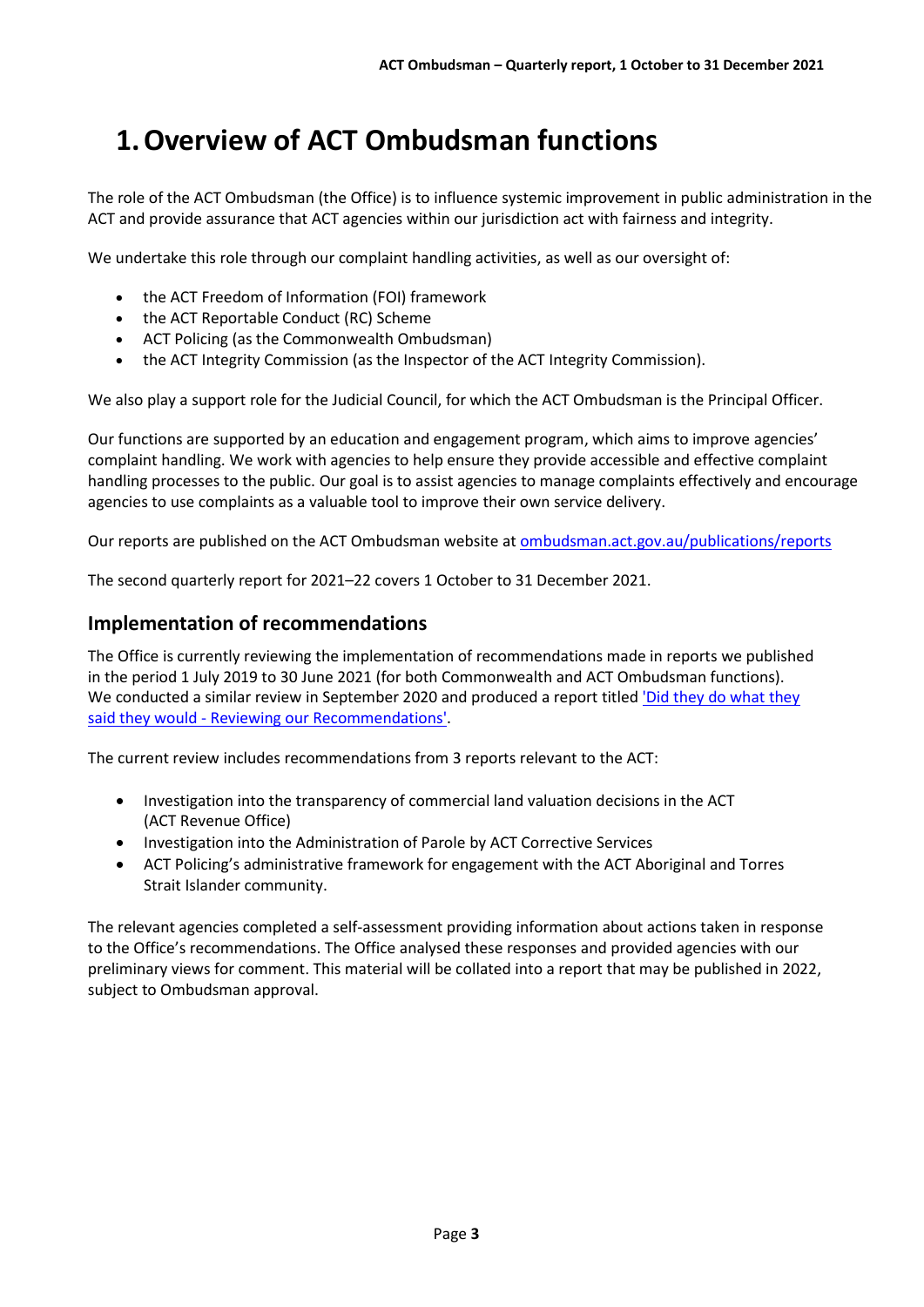## <span id="page-3-0"></span>**2. Complaints management**

### **Total complaints received**

 compared to the 136 complaints received last quarter. Complaint levels are 27 per cent lower compared with the During quarter 2 of 2021–22, as outlined i[n Table 1,](#page-3-1) the Office received 118 complaints, which is a decrease same quarter last financial year.

<span id="page-3-1"></span>*Table 1: ACT complaints received from 1 October to 31 December 2021, compared to the same quarter in the previous financial year* 

| <b>Complaints received from</b><br>1 October to 31 December | Q2 2020 21 | Q2 2021 22 |
|-------------------------------------------------------------|------------|------------|
| <b>ACT Government agencies</b>                              | 125        | 91         |
| <b>ACT Policing</b>                                         | 24         | 21         |
| <b>FOI Act</b>                                              |            |            |
| <b>ACT Reportable Conduct Scheme</b>                        | 11         |            |
| <b>ACT Integrity Commission</b>                             |            | 3          |
| <b>Total complaints received</b>                            | 162        | 118        |

*Note: This data is dynamic and may be updated. For this reason, there may be minor differences when compared to previous published reports.* 

### **Complaints about ACT Directorates and agencies**

 Of the complaints received about ACT Directorates and agencies this quarter, 31 related to the Community Services Directorate, 25 complaints related to the Chief Minister, Treasury and Economic Development Directorate and 14 complaints related to the Justice and Community Safety Directorate. [Table 2](#page-3-2) provides a further breakdown of ACT Directorate and agency complaints received between 1 October to 31 December 2021.

<span id="page-3-2"></span>

| Table 2: ACT Directorate and agency complaints received 1 October to 31 December 2021 |  |
|---------------------------------------------------------------------------------------|--|
|---------------------------------------------------------------------------------------|--|

|                                                               | <b>Number</b> | Percentage of total* |
|---------------------------------------------------------------|---------------|----------------------|
| <b>Community Services Directorate</b>                         | 31            | 28                   |
| Chief Minister, Treasury and Economic Development Directorate | 25            | 22                   |
| Justice and Community Safety Directorate                      | 14            | 13                   |
| <b>Transport Canberra and City Services Directorate</b>       | 6             | 5                    |
| Independent Statutory Offices                                 | 5             | 4                    |
| <b>Education Directorate</b>                                  | 4             | 4                    |
| <b>Health Directorate</b>                                     | 3             | 3                    |
| <b>Canberra Health Services</b>                               | 2             | 2                    |
| Office of the Legislative Assembly                            | 1             |                      |
| Environment Planning and Sustainable Development Directorate  | 0             | 0                    |
| <b>Total complaints received about ACT agencies</b>           | 91            |                      |
| <b>ACT Policing</b>                                           | 21            | 19                   |
| <b>Total complaints received</b>                              | 112           |                      |

 *\*Percentages may not add up to 100 per cent due to rounding.*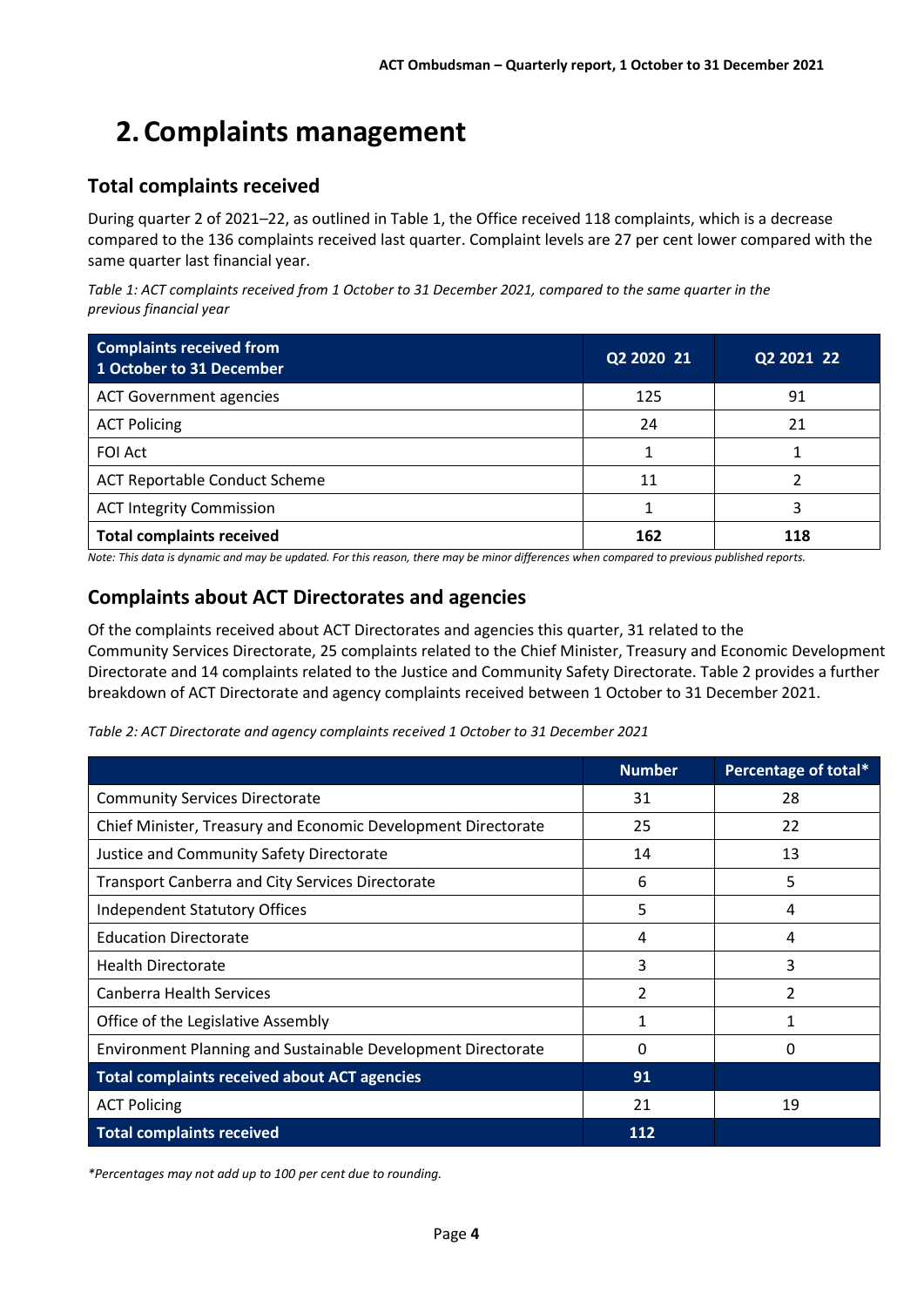*Note: These complaints are a subset of the total complaints referenced in Table 1, above. Table 2 does not include complaints about the ACT Integrity Commission, FOI Act or ACT Reportable Conduct Scheme.* 

Further details about the number of complaints received about ACT Directorates and individual agencies are provided at **Appendix A**.

#### **How complaints were made**

*Table 3: How complaints about ACT agencies were made during the second quarter of 2021–22 and annually over the last 2 financial years* 

| <b>Complaint Channel</b> | % in 2019 20 | % in 2020 21 | $%$ in Q2<br>2021 22 |
|--------------------------|--------------|--------------|----------------------|
| Telephone                | 41           | 40           | 25                   |
| Internet (web form)      | 32           | 34           | 48                   |
| Email                    | 21           |              | 26                   |
| Written (letter)         |              |              |                      |
| In person                |              |              |                      |

 *\*Percentages may not add up to 100 per cent due to rounding.* 

Data on how complaints were made in quarter 2, compared to the previous 2 financial years, shows a reduction in complaints received by phone, with more people using our web form to lodge complaints in response to the measures we put in place due to COVID-19 (see below).

### **Complaints finalised and complaint handling**

As outlined i[n Table 4,](#page-4-0) the Office finalised 82 complaints during this quarter, 48 per cent fewer than the previous quarter:

- 64 complaints about ACT agencies
- 15 ACT Policing complaints
- 3 complaints about the Reportable Conduct Scheme.

The reduction in complaints finalised was influenced by the ongoing effects of COVID-19 (see below).

<span id="page-4-0"></span>*Table 4: ACT complaints finalised from 1 October to 31 December 2021, compared to the same period of the previous financial year* 

|                                                      | Q2 2020 21 | Q2 2021 22 |
|------------------------------------------------------|------------|------------|
| Complaints finalised about ACT agencies              | 124        | 64         |
| <b>Complaints finalised about ACT Policing</b>       | 23         | 15         |
| Complaints finalised about the FOI Act               |            | O          |
| Complaints finalised about Reportable Conduct Scheme | 11         |            |
| Complaints finalised about ACT Integrity Commission  |            | O          |
| <b>Total complaints finalised</b>                    | 159        | 82         |

\**This data is dynamic and may be updated. For this reason, there may be minor differences when compared to previous published reports.* 

Complaints to the Office can result in different outcomes, including a clearer explanation of a decision, an apology, further action taken by the agency or an expedited process within the agency.

Complaints are assessed to see if they can be resolved quickly or whether a more formal investigation is warranted. Our focus on early resolution aims to provide a better service for complainants and agencies.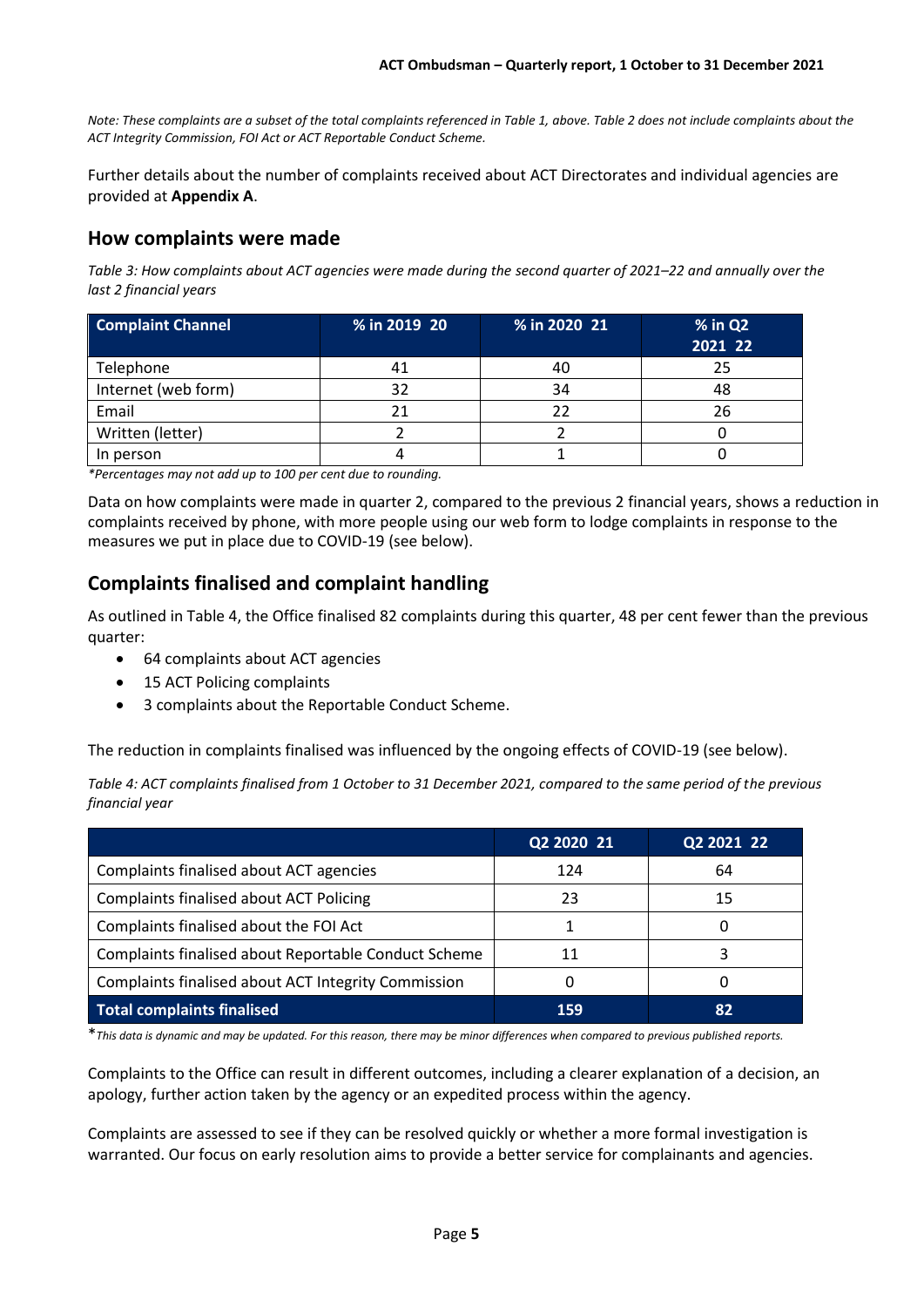Several factors determine how we deal with a complaint including whether:

- the agency concerned had an opportunity to resolve the complaint or an internal review pathway exists
- another oversight body or a tribunal could provide a better outcome
- a reasonable outcome is available for the complainant.

Positive outcomes for complainants can be achieved with or without a full investigation. For example, there are times where we can provide a better explanation to the complainant based on our knowledge of the processes of Directorates and agencies.

During this quarter, the Office finalised 11 complaints using preliminary inquiries. A preliminary inquiry is a one-off, straightforward inquiry made of an agency to determine whether to investigate a complaint. Agencies are asked to provide a response within a week.

Most preliminary inquiries made this quarter were used to assess if complaints were lodged with the agency and, if so, what action was being taken. In 2 cases we decided to investigate after receiving information using preliminary inquiries.

### **Outcomes of investigated complaints**

During this quarter, the Office finalised 10 investigations about ACT agencies. More than one outcome can be achieved per complaint investigation. For many of these matters, finalised investigations achieved better explanations by the agency or by the Ombudsman.

The table at **Appendix B** provides further details of the outcomes of complaint investigations finalised this quarter, broken down by ACT Directorates and agencies.

### **Performance against service standards**

Our Office has service standards which we apply to complaints we receive about both the Australian Government and ACT agencies.

We aim to resolve 55 per cent of all government complaints within 7 days, 85 per cent within 40 days and 90 per cent within 90 days. We are usually able to achieve this timeframe for routine or simple complaints, but more complex complaints will take longer. This means we may not always meet the 55 per cent target if we receive a higher proportion of more complex complaints.

This quarter, 31 per cent of complaints about ACT agencies were closed within 7 days, with 53 per cent of complaints finalised within 40 days and 72 per cent finalised within 90 days.

The Office's service standards continue to be impacted by COVID-19 (see below).

### **New and ongoing complaint trends**

The ACT agency with the highest number of complaints this quarter was Housing ACT (30), followed by Access Canberra (16) and ACT Corrective Services (14).

#### **COVID-19 response**

Maintaining our accessibility to the public is an important part of our work and the Office continued to provide our phone service throughout the pandemic. However, the ongoing effects of COVID-19 impacted our availability to take phone calls and manage complaints, due to lockdowns, with staff being required to isolate and take unplanned leave.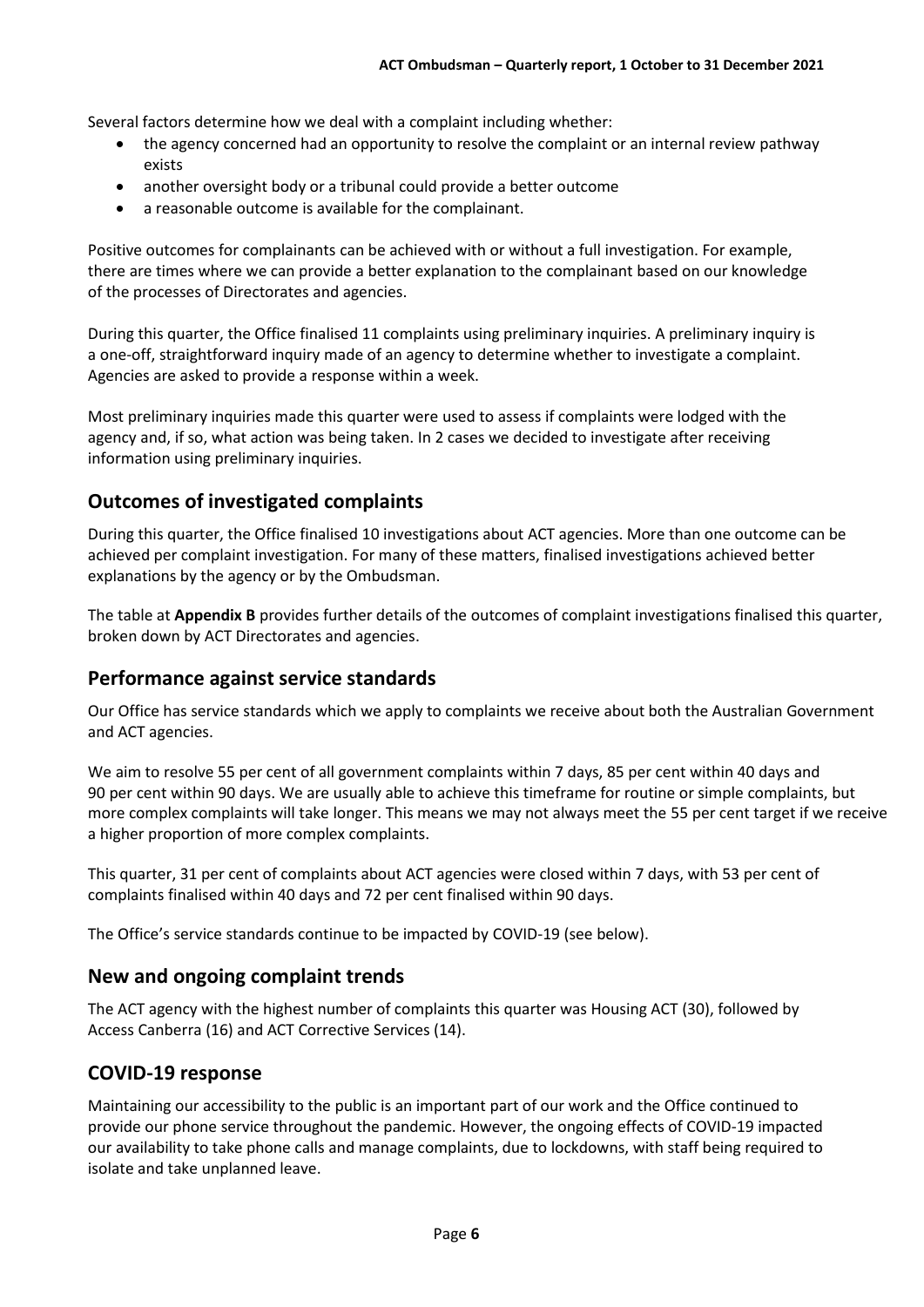our online complaint forms or to direct enquiries to specific email boxes which are monitored during We updated the messaging on the ACT Ombudsman phone lines and website to encourage people to use business hours.

The Office also engaged additional complaints officers to manage the ongoing effects of COVID-19.

During this quarter, approximately 5 per cent of complaints about ACT agencies referred to COVID-19 and the associated response. Complaints were made about delays in receiving exemptions from quarantine restrictions, accessing the ACT Government Business Support grant scheme, mandatory vaccination policies, and about the management of COVID-19 within the Alexander Maconochie Centre. One of these complaints is being considered further, one complainant was provided with a better explanation and the others were referred to agencies who may be able to better assist with a resolution, for example, the ACT Health Services Commissioner and the Chief Minister, Treasury and Economic Development Directorate.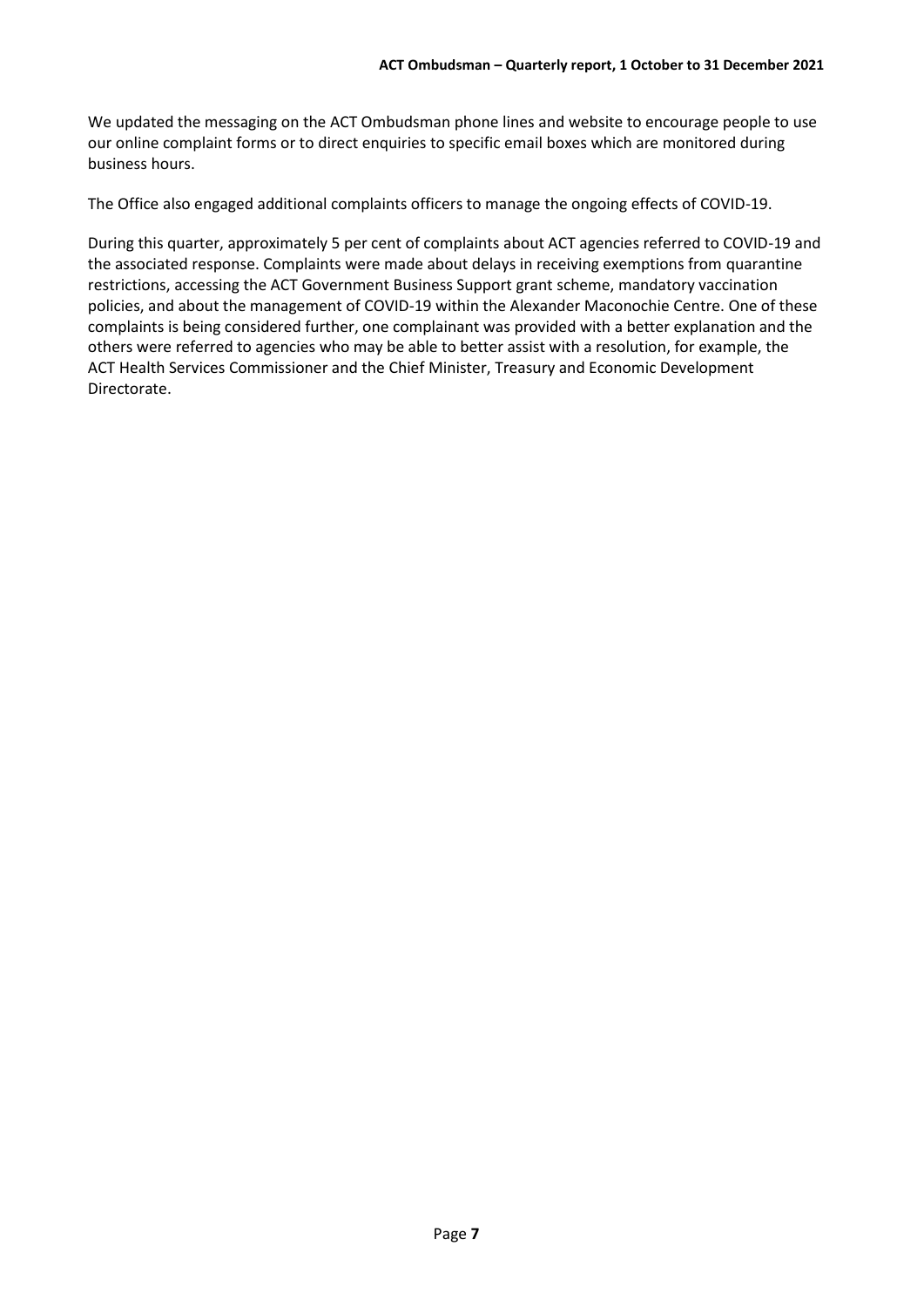## <span id="page-7-0"></span>**3. ACT Policing**

 Complaint numbers decreased in comparison with the previous quarter, in which we received The Commonwealth Ombudsman receives and considers complaints about ACT Policing. As outlined in [Figure 1,](#page-7-1) we received 21 complaints about ACT Policing and finalised 15 complaints this quarter. 29 complaints and finalised 21 complaints.

Of the 15 complaints finalised this quarter, one was investigated. In most cases, we were able to resolve complaints through early resolution tools, including referring the complainant to the agency to raise their concerns in the first instance.



<span id="page-7-1"></span>*Figure 1: Trends in ACT Policing complaints received and finalised quarterly from 1 July 2020 to 31 December 2021* 

 inspection of ACT Policing compliance with legislative requirements relating to the Child Sex Offenders The Office is responsible for inspecting ACT Policing records related to the use of certain covert and intrusive powers under ACT legislation. One inspection was conducted during quarter 2 of 2021–22. An Register (CSOR) was conducted in December 2021. The result of the CSOR inspection will be included in the ACT Ombudsman's 2021–22 annual report. The next inspections of ACT Policing under the *Crimes (Surveillance Devices) Act 2010* (ACT) and the *Crimes (Controlled Operations) Act 2008* (ACT) are scheduled for April 2022.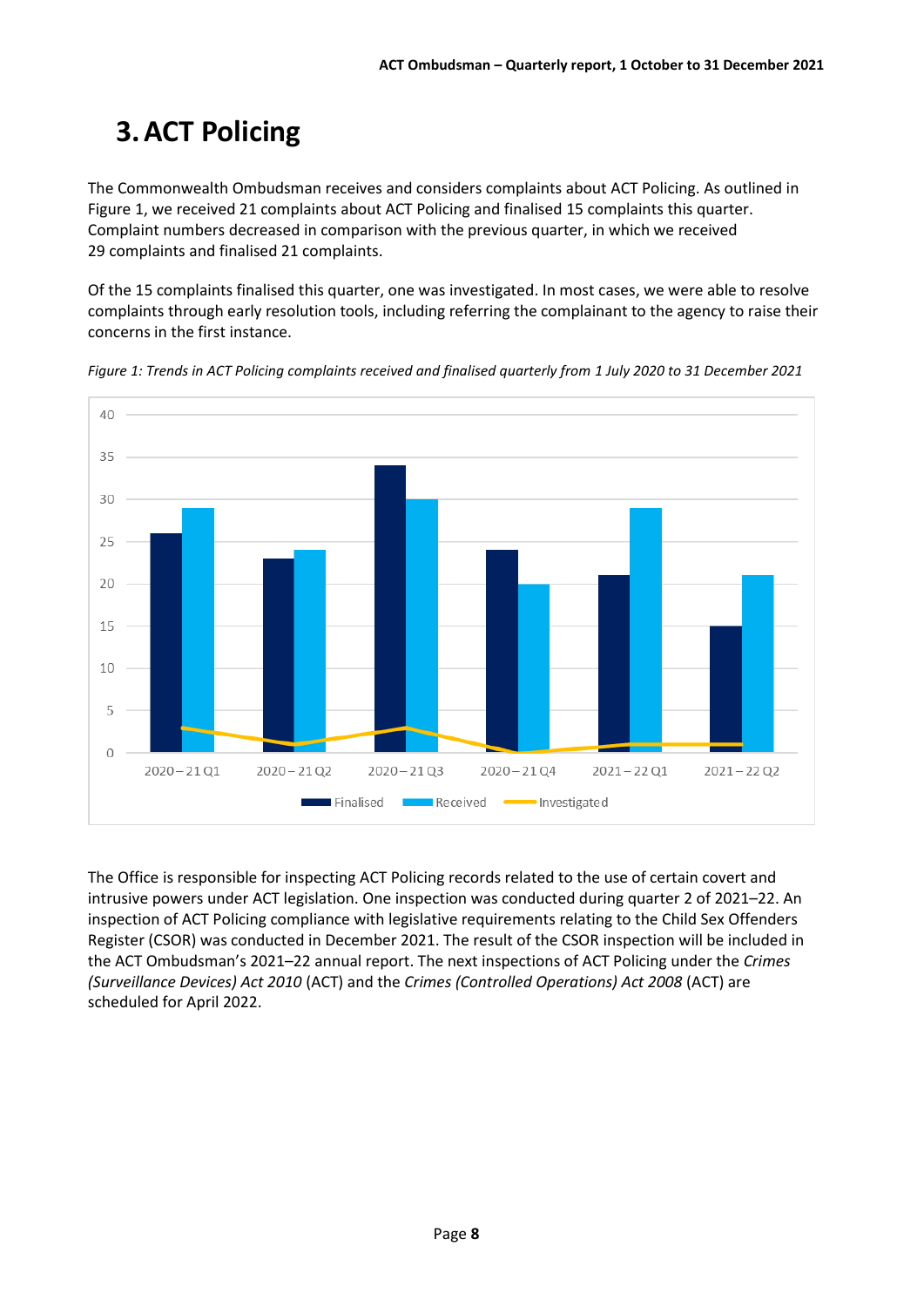## <span id="page-8-0"></span>**4. Reportable Conduct Scheme**

### **Notifications received**

This quarter the Office received 39 notifications from entities about allegations of reportable conduct, with 9 of these notified to ACT Policing by entities.

As outlined i[n Figure 2,](#page-8-1) this is a 9 per cent decrease in the reporting of notifications compared to the same quarter in the previous year. This slight decrease in notifications received this quarter may reflect COVID-19 restrictions easing during the last quarter and businesses and schools returning slowly to business as usual.

<span id="page-8-1"></span>*Figure 2: Notifications received from 1 October to 31 December 2021, compared to the same period of the previous financial year* 



The largest number of notifications received were from education and care service providers (12 reports) followed by kinship and foster care (11 reports) and government and non-government schools (9 reports).

*Table 5: Notifications received from 1 October to 31 December 2021, by sector* 

| <b>Sector</b>                         | <b>Number</b> | Percentage* |
|---------------------------------------|---------------|-------------|
| Education and care service provider   | 12            | 31          |
| Kinship and foster care               | 11            | 28          |
| Government and non-government schools | 9             | 23          |
| <b>ACT Directorates</b>               | 2             | 5           |
| <b>Health Services providers</b>      | າ             | 5           |
| Residential care organisations        |               |             |
| Religious organisation                |               |             |
| <b>TOTAL</b>                          | 39            |             |

 *\*Percentages may not add up to 100 per cent due to rounding.*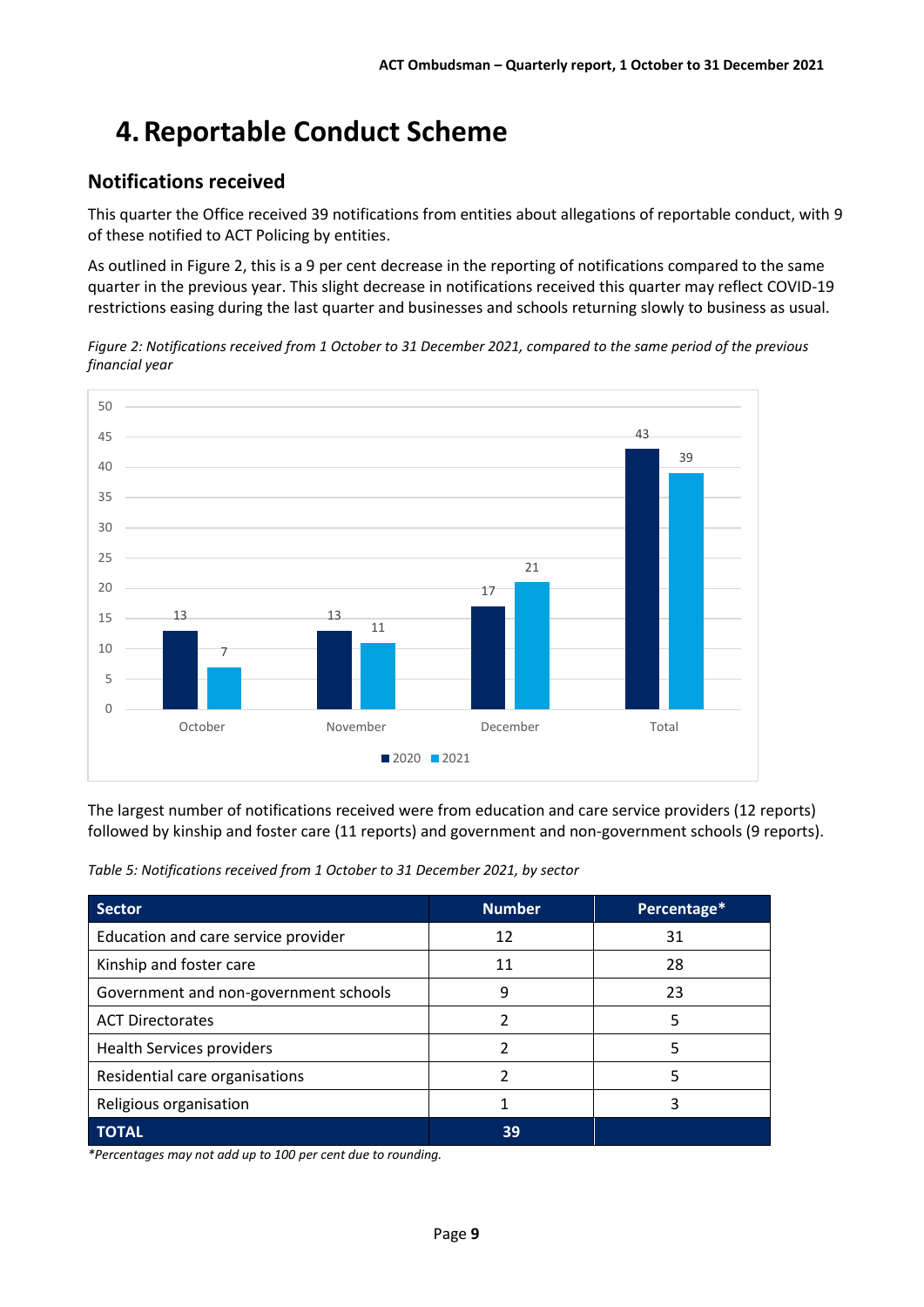### **Reports finalised**

In this quarter, as outlined in [Figure 3](#page-9-0) below, the Office finalised 44 matters, a 29 per cent decrease in finalised cases compared to the same quarter for the previous financial year.



<span id="page-9-0"></span>*Figure 3: Reports finalised from 1 October to 31 December 2021 compared to previous financial year* 

Entities must report the results of the investigation when completed and any action taken or proposed to be taken.

An investigation into alleged reportable conduct may find the allegation was not sustained based on insufficient evidence or lack of evidence of weight. In some cases, an allegation may be found to be false or may not meet the definition of reportable conduct.

 summarised in [Figure 4](#page-10-0) an[d Table 6.](#page-10-1) A notification may contain multiple allegations, each having a finding The investigation outcomes of each allegation and the action taken by entities this quarter are and action recorded.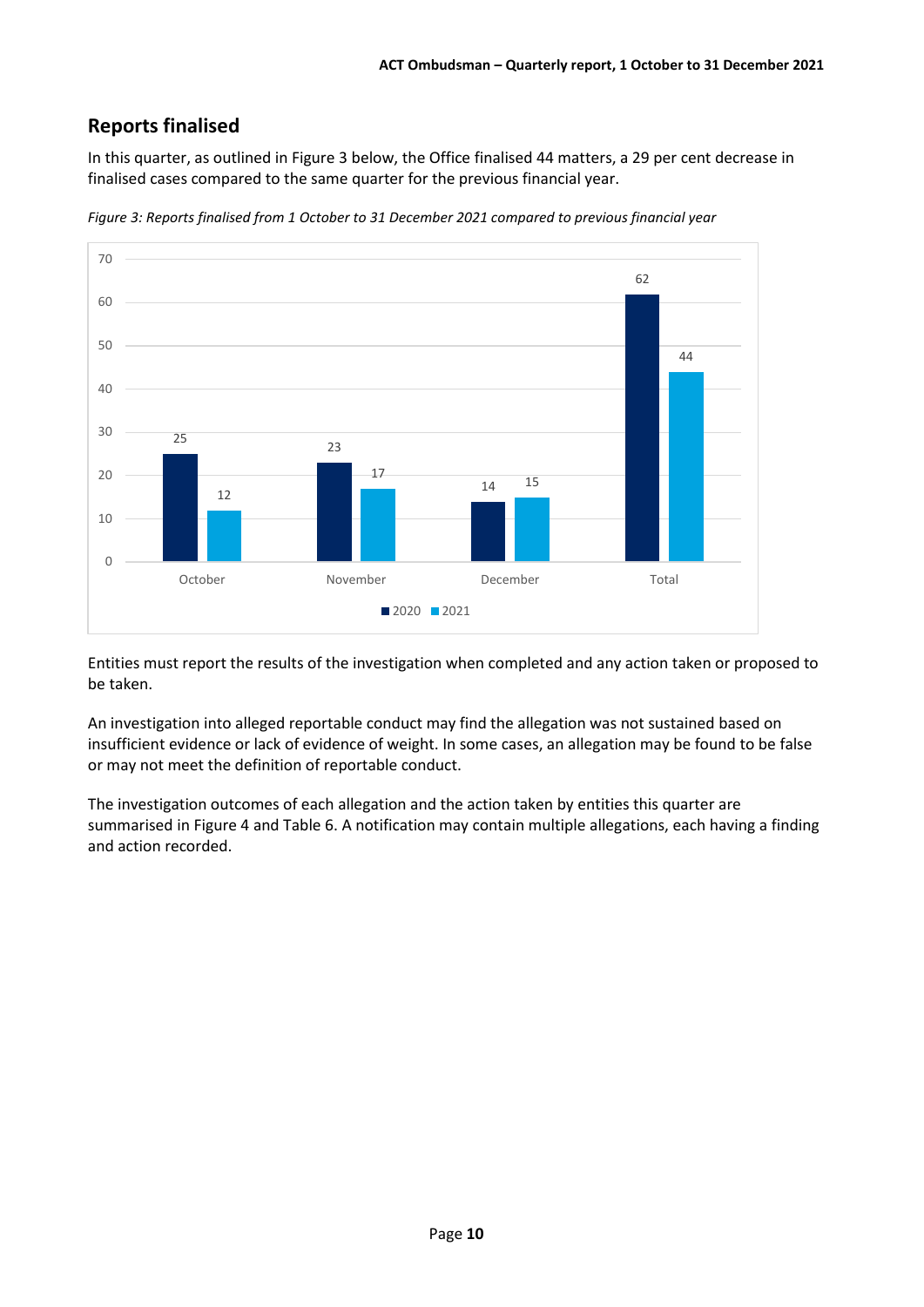

<span id="page-10-0"></span>*Figure 4: Investigation outcomes reported by entities from 1 October to 31 December 2021* 

*\*Percentages may not add up to 100 per cent due to rounding.* 

<span id="page-10-1"></span>*Table 6: Final investigation actions taken by entities from 1 October to 31 December 2021* 

| <b>Action</b>                                      | <b>Number</b> | Percentage* |
|----------------------------------------------------|---------------|-------------|
| Termination                                        | 31            | 27          |
| No action after the investigation process          | 30            | 26          |
| Counselling                                        | 25            | 22          |
| Performance monitoring or managing                 | 9             | 8           |
| Other forms of disciplinary action as per employer |               | 6           |
| Letter of warning                                  | 5             | 4           |
| Transfer/demotion                                  | 5             | 4           |
| Other action/not recorded                          | 3             | 3           |
| <b>Training</b>                                    |               |             |
| <b>TOTAL</b>                                       | 116           |             |

Note: an investigation may contain more than one allegation, which may result in more than one finding and action.  *\*Percentages may not add up to 100 per cent due to rounding.* 

#### **Performance against service standards**

Our Office has service standards for the Reportable Conduct function.

When we receive a notification from an entity about an allegation of reportable conduct (s 17G notification) we assess the initial response by the organisation against criteria such as its reporting to other bodies, its risk assessment and its investigation plan. This allows the entity to consider our feedback during its investigation. We aim to do this within 7 days in 80 per cent of cases.

This quarter we assessed 95 per cent of initial notifications within 7 days.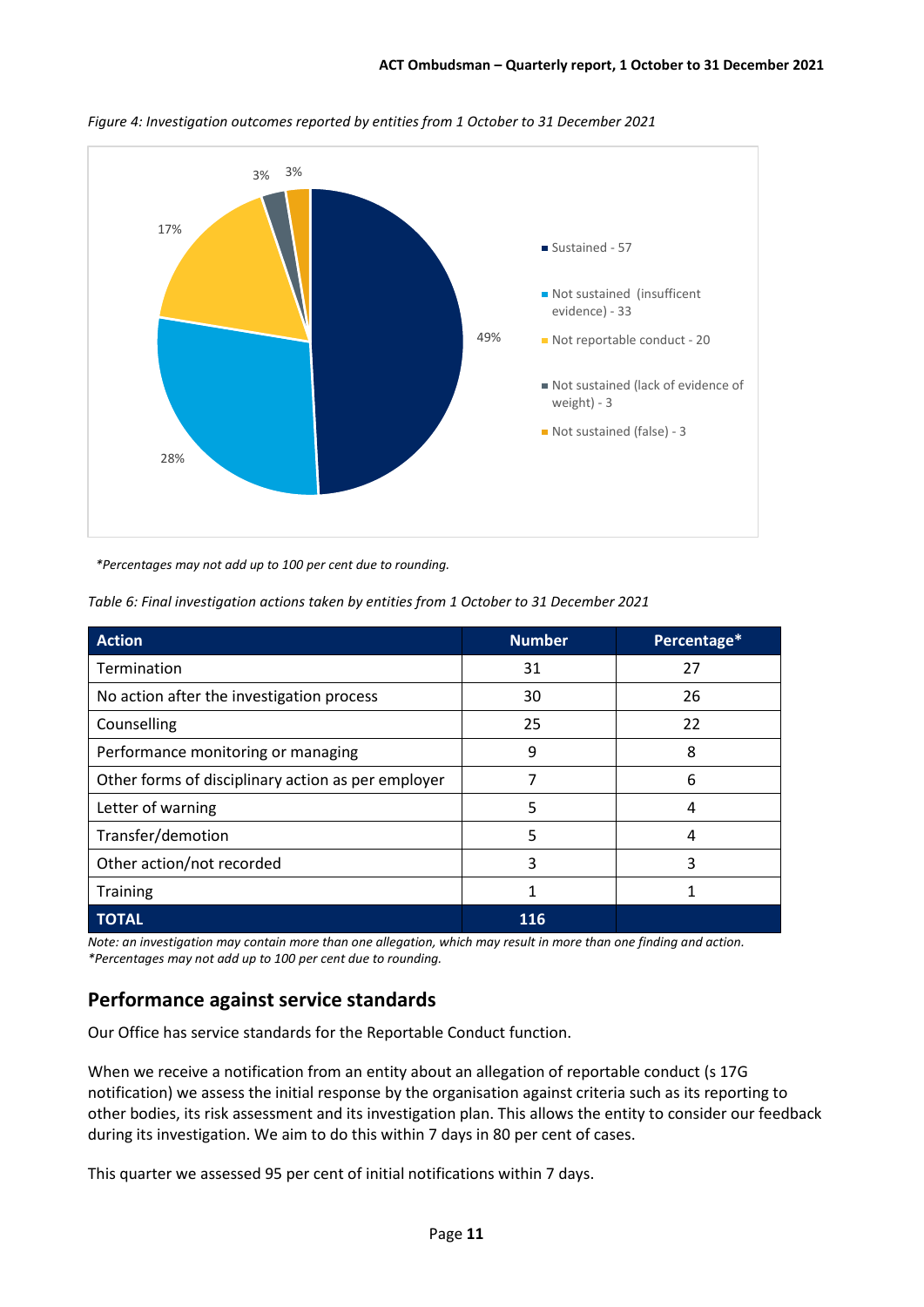When we receive a final report from an entity following its investigation into reportable conduct allegations (s 17J report), we consider whether there was a proper investigation, appropriate action taken and whether we need further information from the entity. This gives the entity reasonable opportunity to act on our feedback or provide further information. We aim to complete this within 28 days in 80 per cent of cases.

This quarter we completed 92 per cent of these assessments within this timeframe.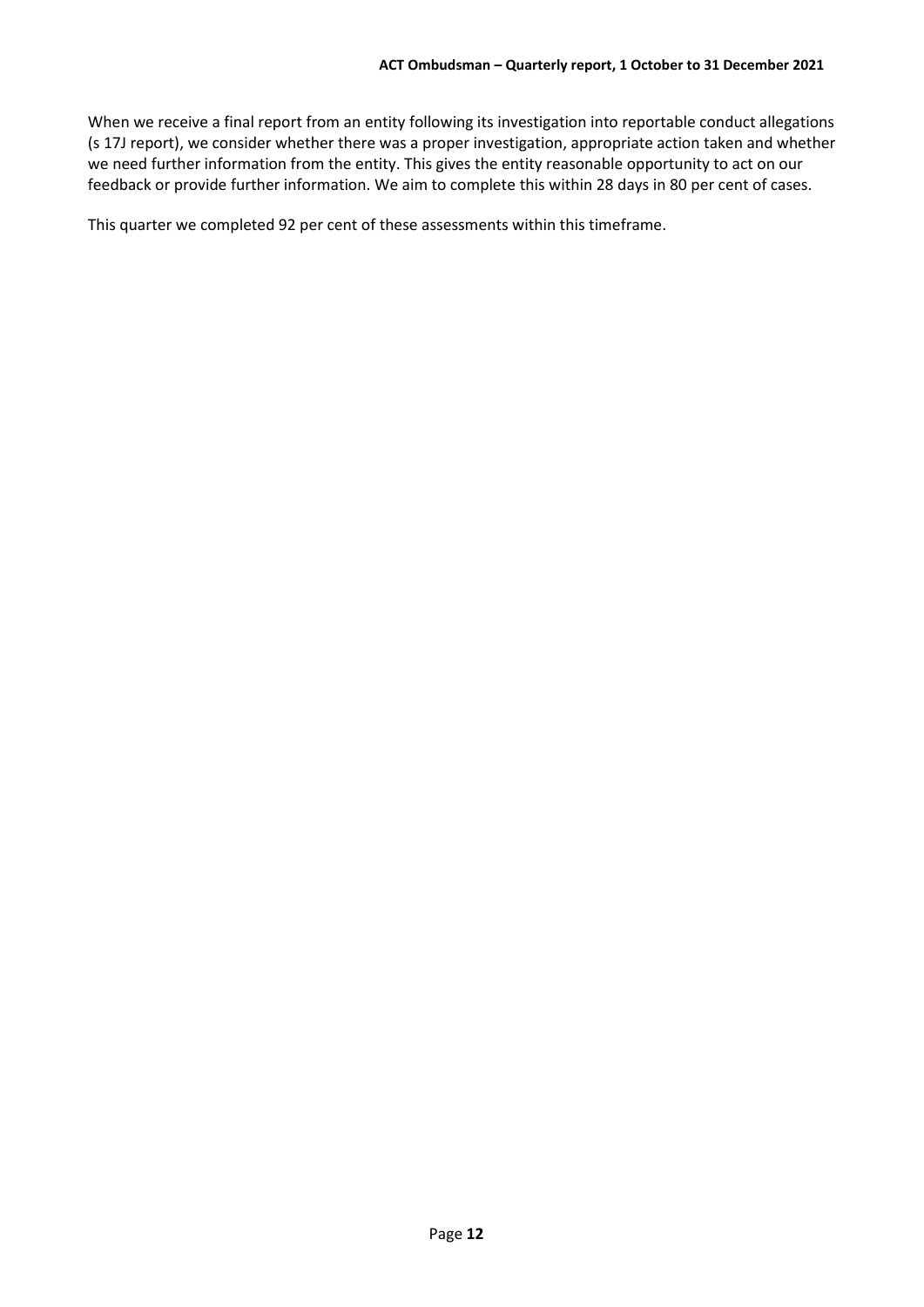## <span id="page-12-0"></span>**5. Freedom of Information**

### **FOI contacts received**

The Office received 17 contacts about our role under the FOI Act during this quarter. This represents a decrease on the 22 contacts received in the previous quarter of this year and on the 30 contacts received in the same quarter last year.

 As outlined i[n Figure 5,](#page-12-1) compared to the same quarter in the previous year, this represents a 43 per cent decrease in the number of contacts received. This comprised:

- 8 applications for Ombudsman review
- 2 section 39 notices (notices given to the Ombudsman to advise that a decision on an access application was not made in time)
- 4 extension of time requests
- 2 enquiries
- 1 complaint.

<span id="page-12-1"></span>*Figure 5: FOI contacts received from 1 October to 31 December 2021 compared to the same period of the previous financial year* 



### **Finalised FOI reviews**

As shown in [Figure 6,](#page-13-0) the Office finalised 8 Ombudsman reviews this quarter. This was a decrease on the 11 reviews finalised in the previous quarter and on the 14 reviews finalised in the same quarter last year.

The outcomes of these 8 Ombudsman reviews were:

- the original decision was confirmed in 3 cases
- the original decision was varied in 2 cases
- the original decision was set aside and substituted with a new decision in 2 cases
- 1 application was withdrawn by the applicant
- no applications were finalised without review (for example, where the Office found there were no reasonable prospects of the original decision changing or where the matter was otherwise resolved).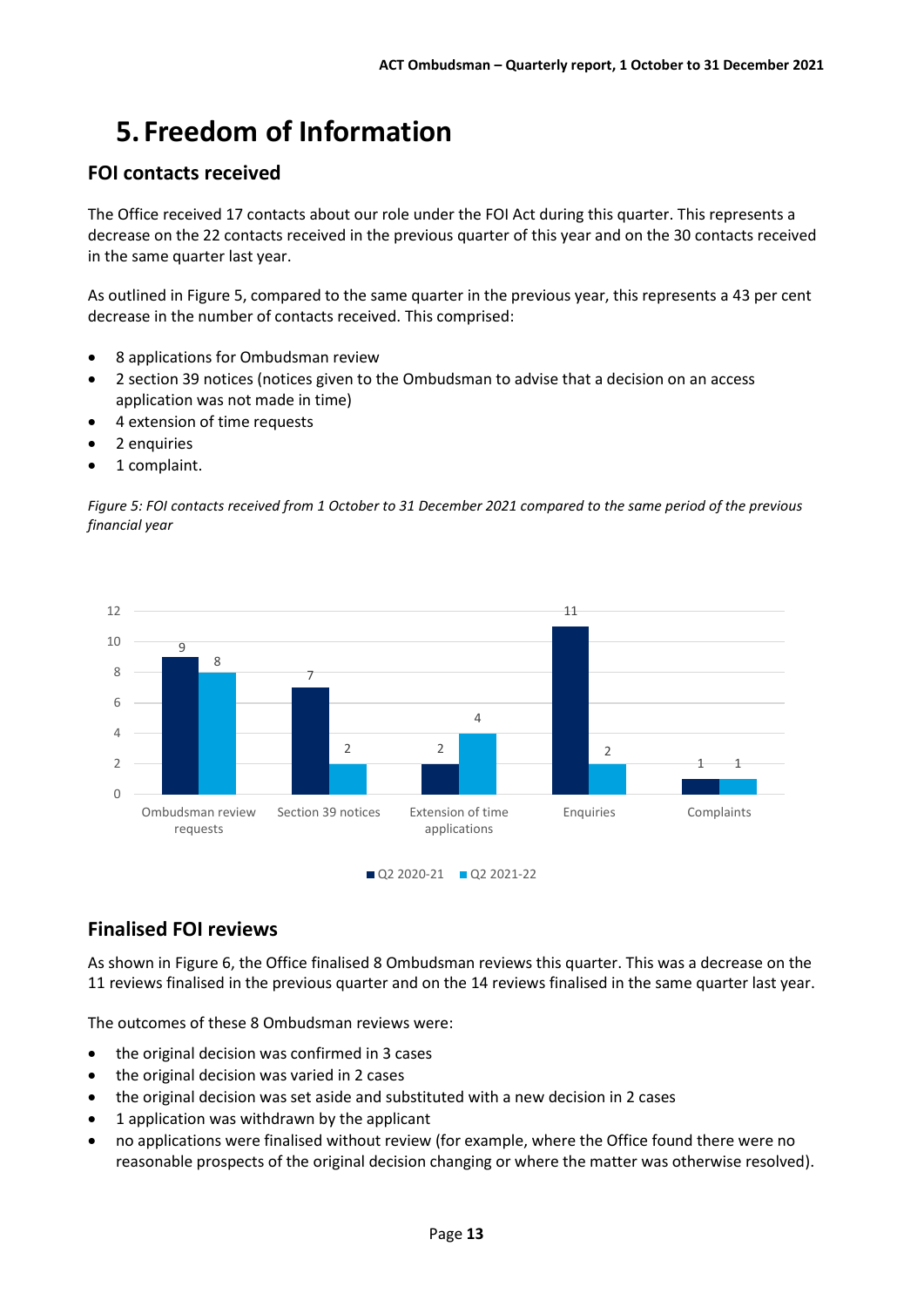

<span id="page-13-0"></span>*Figure 6: FOI review requests finalised from 1 October to 31 December 2021 compared to the same period of the previous financial year* 

#### **Performance against service standards**

Our Office has service standards for our FOI review applications. Our ability to meet service standards is expected to vary depending on the number of cases finalised through informal resolution processes and the complexity of matters.

This quarter we did not meet the 3 service standards in relation to the 8 matters that were finalised:

- 25 per cent of FOI review matters were finalised within 6 weeks (below the standard of 30 per cent)
- 37.5 per cent were finalised in 12 weeks (below the standard of 60 per cent)
- 62.5 per cent were finalised in 6 months (below the standard of 95 per cent).

This reflects the complexity of some review matters that were considered in this reporting period.

FOI review matters can generally be finalised in 6 weeks where informal resolution is successful.

Where a formal decision is required, routine matters are expected to take 12 weeks to finalise with complex matters taking longer. Several complex matters were finalised in this quarter.

### **Published decisions**

As of 31 December 2021, we published 80 decisions on the ACT Ombudsman website.

 agencies and applicants with guidance on the FOI Act, including the application of the public interest test. Of these decisions, 7 were published during this reporting period. Publication of decisions provides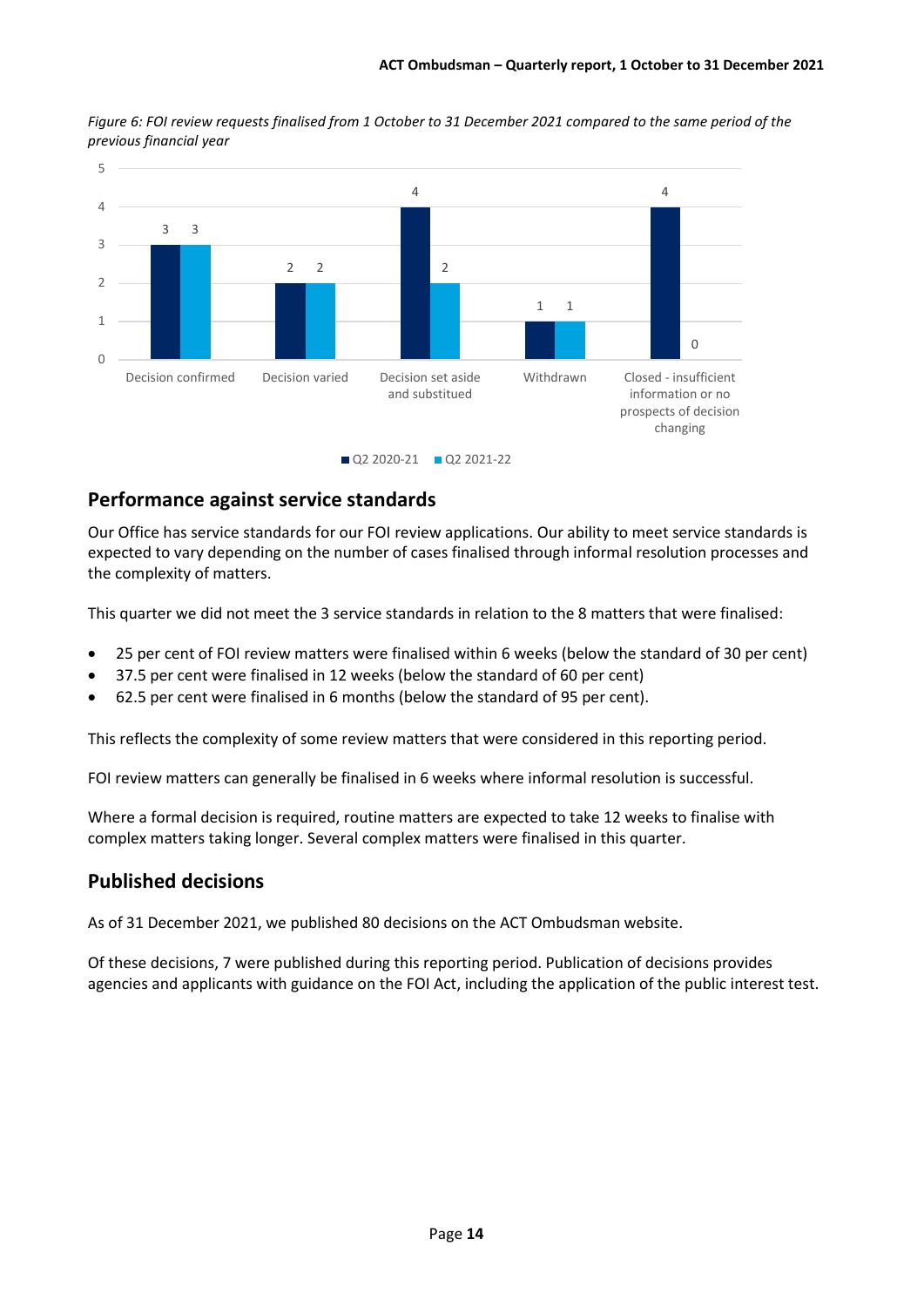### **Appendix A: Complaints received about ACT Directorates and agencies from 1 October to 31 December 2021**

<span id="page-14-0"></span>

| Directorate / Agency                                                 | <b>Total received</b> | <b>Total finalised</b> | <b>Finalised with</b><br>investigation | <b>Finalised without</b><br>investigation |
|----------------------------------------------------------------------|-----------------------|------------------------|----------------------------------------|-------------------------------------------|
| <b>Canberra Health Services</b>                                      | $\overline{2}$        | $\mathbf{1}$           | 0                                      | 1                                         |
| <b>Chief Minister, Treasury and Economic Development Directorate</b> | 25                    | 15                     | 3                                      | 12                                        |
| <b>Access Canberra</b>                                               | 16                    | 9                      | 2                                      | 7                                         |
| <b>ACT Revenue Office</b>                                            | 4                     | $\overline{2}$         | 1                                      | 1                                         |
| Canberra Institute of Technology                                     | 0                     | 1                      | 0                                      | $\mathbf{1}$                              |
| $CMTEDD - other$                                                     | 1                     | 1                      | $\mathbf{0}$                           | 1                                         |
| University of Canberra                                               | $\overline{2}$        | $\overline{2}$         | 0                                      | $\overline{2}$                            |
| WorksafeACT                                                          | $\overline{2}$        | 0                      | $\mathbf{0}$                           | 0                                         |
| <b>Community Services Directorate</b>                                | 31                    | 21                     | 3                                      | 18                                        |
| <b>Housing ACT</b>                                                   | 30                    | 21                     | 3                                      | 18                                        |
| Community Services - other agencies                                  | 1                     | 0                      | 0                                      | 0                                         |
| <b>Education Directorate</b>                                         | 4                     | $\overline{2}$         | 0                                      | $\overline{2}$                            |
| <b>Environment Planning and Sustainable Development Directorate</b>  | $\bf{0}$              |                        | $\Omega$                               | 1                                         |
| <b>Health Directorate</b>                                            | 3                     | 5                      | 1                                      | 4                                         |
| <b>Justice and Community Safety Directorate</b>                      | 14                    | 13                     | 1                                      | 12                                        |
| <b>ACT Corrective Services</b>                                       | 14                    | 13                     | 1                                      | 12                                        |
| <b>Transport Canberra and City Services Directorate</b>              | 6                     | $\overline{2}$         | 1                                      | 1                                         |
| Independent statutory offices                                        | 5                     | 3                      | $\mathbf 0$                            | 3                                         |
| <b>ACT Human Rights Commission</b>                                   | 2                     | $\mathbf{1}$           | $\mathbf{0}$                           | $\mathbf{1}$                              |
| <b>Public Trustee and Guardian</b>                                   | $\overline{2}$        | 2                      | 0                                      | 2                                         |
| Legal Aid ACT                                                        | 1                     | 0                      | 0                                      | 0                                         |
| <b>Office of the Legislative Assembly</b>                            | $\mathbf{1}$          | $\mathbf{1}$           | $\mathbf{0}$                           | 1                                         |
| <b>ACT Legislative Assembly</b>                                      | 1                     | $\mathbf{1}$           | 0                                      | -1                                        |
| <b>Total ACT Government</b>                                          | 91                    | 64                     | 9                                      | 55                                        |
| <b>ACT Policing</b>                                                  | 21                    | 15                     | 1                                      | 14                                        |
| <b>Total ACT</b>                                                     | 112                   | 79                     | 10                                     | 69                                        |

*\* Data on complaints finalised includes complaints that were received in earlier quarters as well as complaints received during the current quarter.*